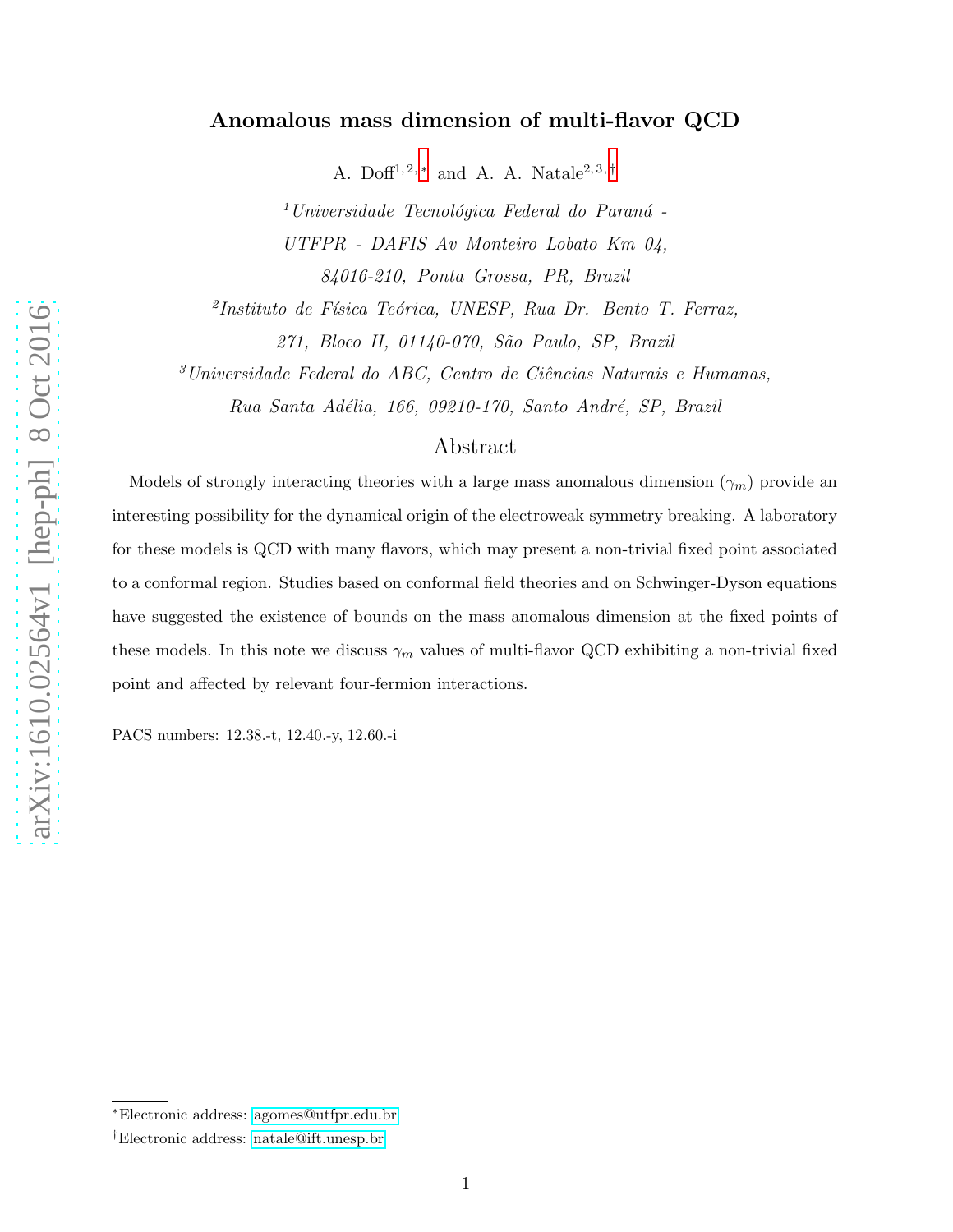Models of strongly interacting theories with a large mass anomalous dimension are important for extensions of the standard model in the context of walking chiral symmetry breaking dynamics [\[1,](#page-9-0) [2](#page-9-1)]. These theories present a critical coupling constant for the onset of chiral symmetry breaking, related to a non-trivial fixed point associated to a conformal region.

Lattice QCD simulations provide a powerful tool to investigate the presence of a large anomalous dimension in the multi-flavor case. However, when the conformal behavior is approached as the number of flavor  $(N_f)$  is increased the simulations demand larger and larger lattice volumes. The enormous task to obtain limits on the anomalous dimension of multi-flavor QCD can be verified in Ref.[\[3](#page-9-2)] and references therein.

Earlier determinations of these anomalous dimensions include a study based on Schwinger-Dyson equations (SDE) where it was verified that  $\gamma_m \approx 1$  and is not strongly affected by high order corrections [\[4\]](#page-9-3). Another strong bound based on the unitarity of conformal field theories gives  $\gamma_m \leq 2[5]$  $\gamma_m \leq 2[5]$ . Recent studies based on conformal bootstrap in  $SU(N_f)_V$  symmetric conformal field theories suggest  $\gamma_m < 1.31$  for  $N_f = 8$  [\[6](#page-9-5)] and  $\gamma_m \leq 1.29$ for  $N_f = 12$  [\[7](#page-9-6)]. However the existence of a conformal fixed point in the  $N_f = 12$  model is still controversial [\[8](#page-9-7)].

It was observed for massless QED, when the coupling constant reaches a certain critical value, that the chiral symmetry is broken by the vacuum[\[9](#page-9-8)]. Latter it was verified that at this critical coupling four-fermion interactions acquire an anomalous dimension such that the theory becomes renormalizable [\[10](#page-9-9), [11\]](#page-9-10). The importance of a large anomalous dimension in what is now known as gauged Nambu-Jona-Lasinio models became clear in the works of Refs.[\[12](#page-9-11)[–17\]](#page-9-12). In these models two coupling constants enter into action: the gauge coupling  $(\lambda)$  and the 4-fermion one  $(g)$ , and there is a critical line described by a combination of these couplings where the chiral symmetry is broken. At this critical line the dynamical fermion mass behaves as a slowly decreasing function with the momentum [\[18,](#page-9-13) [19](#page-9-14)], and not much different from what is expected in a theory with bare masses.

The problem of mass generation with an enhanced fermionic condensate along the critical line associated to a slowly running coupling, i.e. near a non-trivial fixed point, in non-Abelian gauge theories started to be studied in Refs.[\[20](#page-9-15)[–22](#page-9-16)]. In the Ref.[\[22\]](#page-9-16) the fixed point was obtained from the two-loop  $\beta$  function for a  $SU(N)$  theory with fermions in the fundamental representation. One analysis of this problem in the case of other groups and fermionic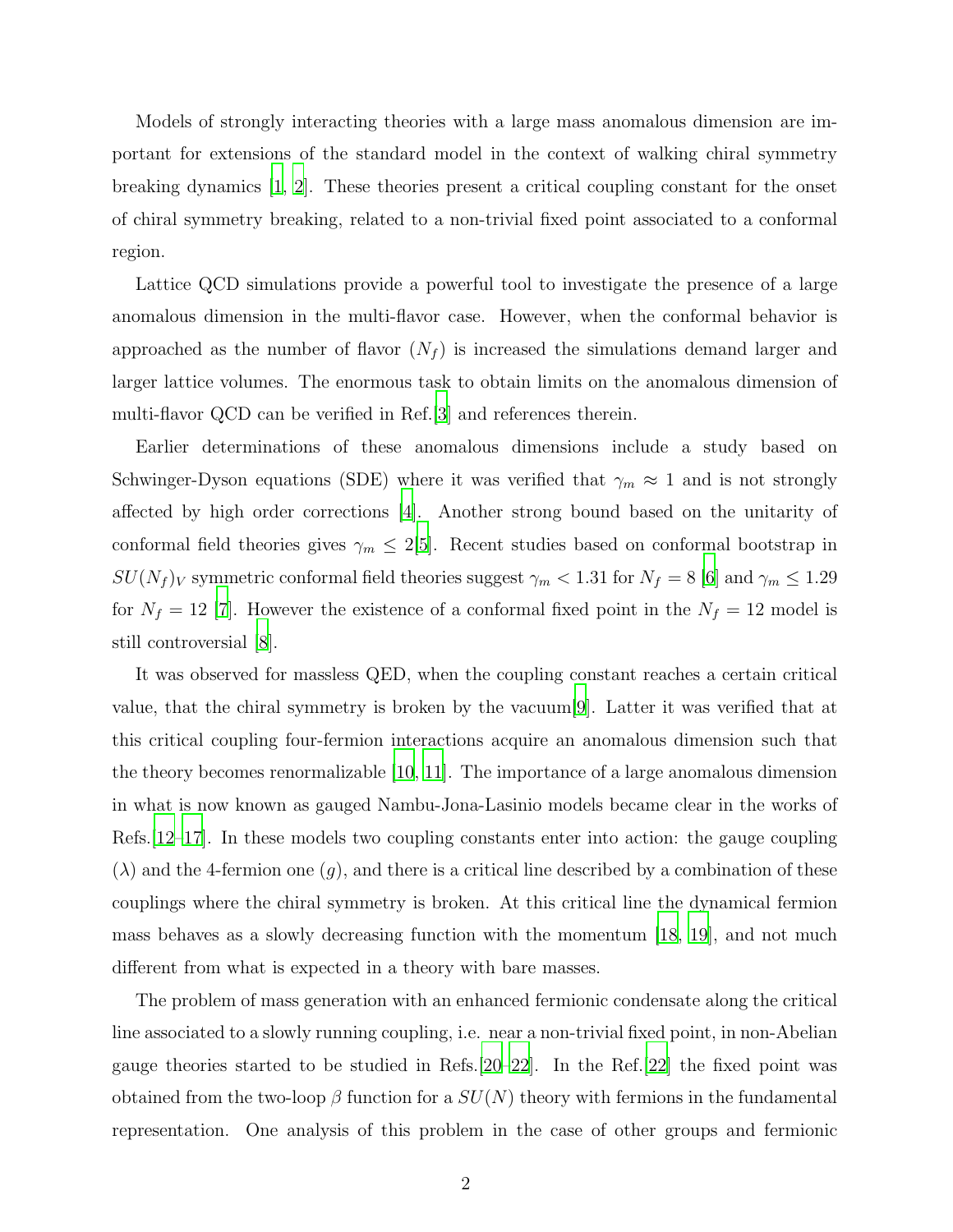representations can be seen in Ref.[\[23](#page-9-17)]. With these studies begin the search for strongly interacting theories with a critical behavior, like the one of the gauged Nambu-Jona-Lasinio model, associated to a non-trivial fixed point and consequently slowly running coupling constant, possibly in the Banks and Zaks scenario [\[24\]](#page-10-0) of a perturbative value for the critical coupling. However in these cases the critical line starts depending on the number of fermions and on the dimension of the fermionic representations. At this point we should mention that one of the contributions of this work, compared with the previous studies, is that we expand the resolution of the conformal window near the critical line expected to exist in QCD, because we will be computing the anomalous mass dimension also in the case of a non-perturbative fixed point.

In this note we will not provide a stronger bound on the anomalous dimension than the ones discussed in the previous paragraphs. We consider a different approach where a dynamical fermion mass has a hard asymptotic behavior associated to a non-trivial fixed point and relevant four-fermion interaction. This is also expected due to the coalescence of the SDE solutions  $|25|$ . The theory will be fully described by the critical coupling  $g_c$ , where  $\beta(g_c) \approx 0$ , and the effect of the four-fermion interaction together with this critical gauge coupling lead us to be near the critical line, and this is translated in the fact that we necessarily have a hard fermionic self-energy.

The anomalous dimension governs the renormalization effects on the fermion condensate at one large scale  $\Lambda$  as

$$
\langle \bar{\psi}\psi \rangle_{\Lambda} = \exp \left[ \int_{\mu}^{\Lambda} \frac{d\kappa}{\kappa} \gamma_m \left( \alpha(\kappa) \right) \right] \langle \bar{\psi}\psi \rangle_{\mu} . \tag{1}
$$

Assuming that the theory has a slowly (or almost constant) running coupling constant in the interval  $\mu$  to  $\Lambda$  [\[26\]](#page-10-2) we have the following scaling relation

$$
\langle \bar{\psi}\psi \rangle_{\Lambda} \approx \eta \left(\frac{\Lambda}{\mu}\right)^{\gamma_m} \mu^3 , \qquad (2)
$$

where  $\eta$  is a constant and  $\mu$  is the characteristic scale of the theory. A large  $\gamma_m$  will modify the asymptotic dynamics and alleviate some of the problems suffered by composite models of dynamical electroweak symmetry breaking [\[26\]](#page-10-2).

The fermion condensate as a function of the fermion self-energy  $(\Sigma(p^2))$  can be written as

<span id="page-2-0"></span>
$$
\langle \bar{\psi}\psi \rangle_{\Lambda} = -\frac{N_R}{4\pi^2} \int_0^{\Lambda^2} dx \frac{x \Sigma(x)}{x + \Sigma^2(x)}, \tag{3}
$$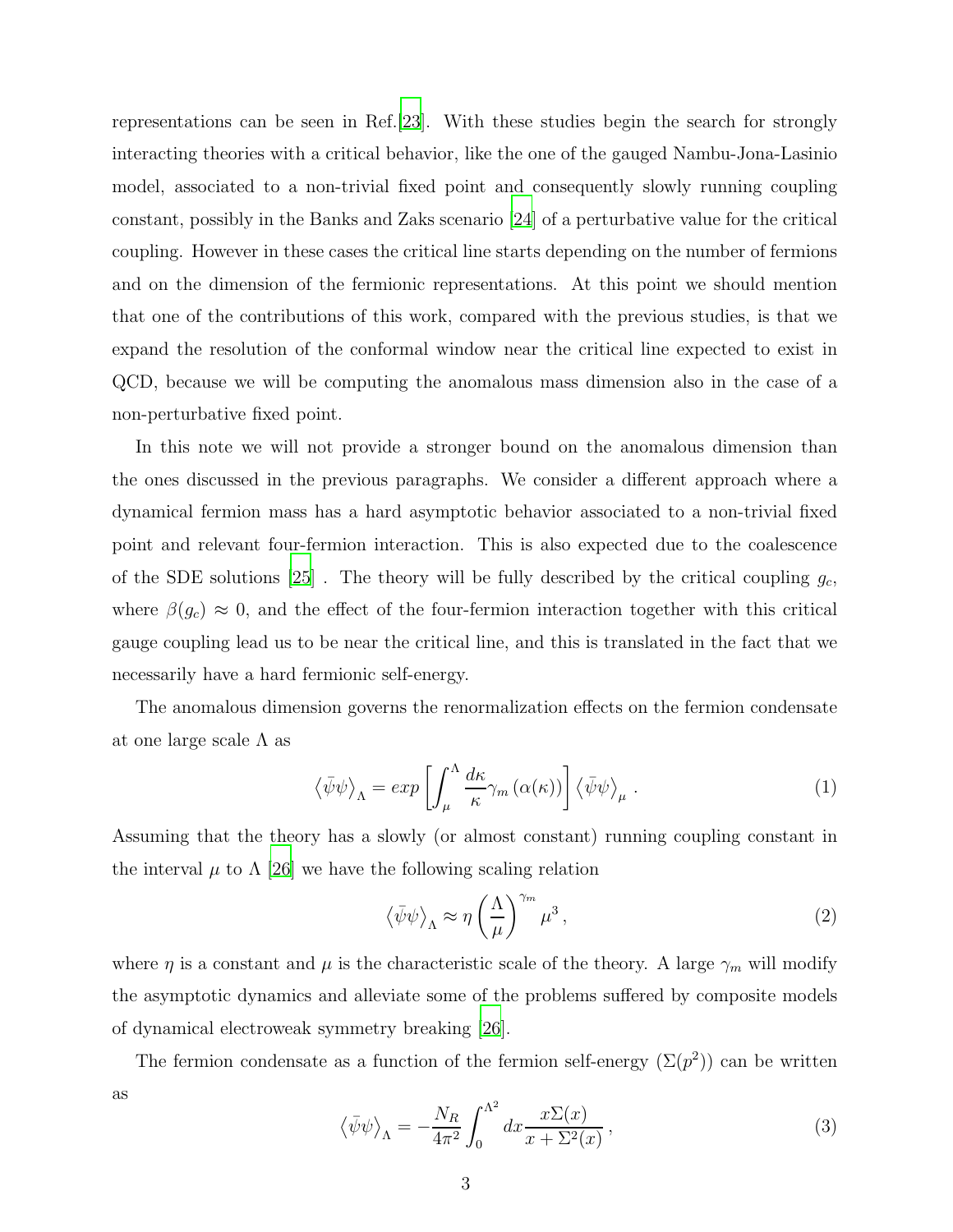where  $N_R$  is the dimension of the fermionic representation. We can compute  $\langle \bar{\psi} \psi \rangle$ <sub>A</sub> with Eq.[\(3\)](#page-2-0) and one specific expression for  $\Sigma(p^2)$  and compare it with the infrared condensate value in order to obtain a value for  $\gamma_m$ .

It is known that the infrared behavior of the fermionic self-energy solution is a constant up to the scale  $\mu$  that roughly defines the infrared dynamically generated mass. Therefore, apart from constants that may be assimilated in the infrared mass scale  $\mu$  we have

<span id="page-3-0"></span>
$$
\left\langle \bar{\psi}\psi\right\rangle_{\mu} \propto \mu^3 \,. \tag{4}
$$

This is what is expected in standard QCD no matter the self-energy is a soft one like

<span id="page-3-2"></span>
$$
\Sigma^{(1)}(p^2 \to \infty) \sim \frac{\mu^3}{p^2},\tag{5}
$$

which is the known behavior predicted by the operator product expansion [\[27](#page-10-3)], or has a harder behavior than this one. Eq.[\(4\)](#page-3-0) is just reflecting the infrared condensate behavior.

If the theory is affected by relevant four-fermion interactions the self-energies may vary up to the hardest behavior with the momentum, as shown in Ref.[\[18,](#page-9-13) [19](#page-9-14)], and is equal to

<span id="page-3-1"></span>
$$
\Sigma^{(0)}(p^2) \sim \mu \left[ 1 + b g^2(\mu^2) \ln \left( p^2/\mu^2 \right) \right]^{-\delta} \tag{6}
$$

where

$$
\delta = 3c/16\pi^2 b,\tag{7}
$$

and c is the quadratic Casimir operator given by

$$
c = \frac{1}{2} \left[ C_2(R_1) + C_2(R_2) - C_2(R_3) \right],
$$
\n(8)

where  $C_2(R_i)$  are the Casimir operators for fermions in the representations  $R_1$  and  $R_2$  that form a composite boson in the representation  $R_3$ . In the QCD case, for quarks in the fundamental representation  $R = F$ ,  $c = [(N^2 - 1)/2N]$  and b is the coefficient of  $g^3$  term in the renormalization group  $\beta$  function and is given by  $b = (33 - 2N_f)/48\pi^2$ .

Eq.[\(6\)](#page-3-1) may be a legitimate non-perturbative self-energy solution driven by confinement when the gluons have a dynamically generated mass, as discussed in Ref.[\[28](#page-10-4)], or is the solution when the theory is dominated by the four-fermion interactions [\[18,](#page-9-13) [19\]](#page-9-14), and also can result of coalescence of the SDE solutions [\[25\]](#page-10-1). The critical coupling for this occur is the same one considered in Ref.[\[4](#page-9-3)], determined earlier by the authors of Ref.[\[29](#page-10-5)[–35\]](#page-10-6) and equal to

$$
\alpha_c = \frac{\pi}{3c} \,. \tag{9}
$$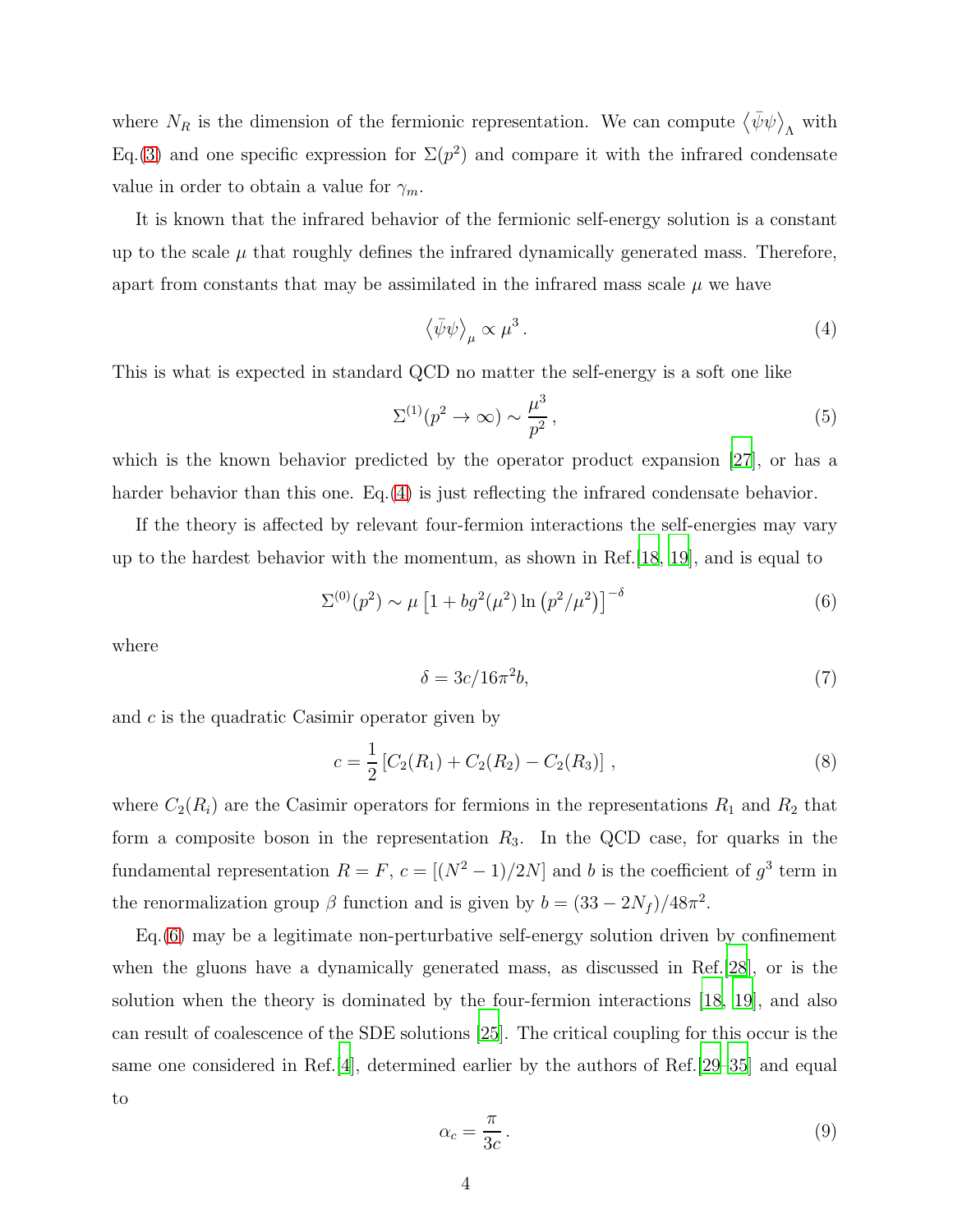Note that effects like dynamical gluon mass generation or confinement have not been taken into account in Ref.[\[29](#page-10-5)[–35\]](#page-10-6), however even in these cases we should expect a similar coupling constant critical value for the onset of chiral symmetry breaking [\[28](#page-10-4)].

Notice that Eq.[\(6\)](#page-3-1) is solution of the renormalization group equation, in Landau gauge, given by

<span id="page-4-0"></span>
$$
\left(\frac{\partial}{\partial \mu} + \beta \frac{\partial}{\partial g}\right) \Sigma = \frac{3c}{8\pi^2} g^2 \Sigma \,,\tag{10}
$$

and normalized such that  $\Sigma(p^2 = 0) = \mu$ . If we go to a higher order in the coupling constant we would expect that the coefficient  $bg^2(\mu^2)$  appearing in Eq.[\(6\)](#page-3-1) would be traded by higher order terms of the  $\beta$  function. It is interesting to note that Eq.[\(10\)](#page-4-0) can be a generalization of the solution shown in  $Eq.(6)$  $Eq.(6)$ , because it could be solved considering higher order terms in the  $\beta$  function.

Let us now consider the fermion condensate given by  $Eq.(3)$  $Eq.(3)$  calculated at the high energy scale  $\Lambda$  and  $\Sigma(p^2)$  given by Eq.[\(6\)](#page-3-1). It is straightforward to show that the leading contribution to the QCD fermion condensate is

$$
\left\langle \bar{\psi}\psi \right\rangle_{\Lambda} \propto \frac{3}{4\pi^2} \Lambda^2 \mu \left[ 1 + bg^2(\mu) \ln \frac{\Lambda^2}{\mu^2} \right]^{-\delta} . \tag{11}
$$

This is the extreme behavior for the condensate. With this result and Eq.[\(4\)](#page-3-0) we obtain

<span id="page-4-1"></span>
$$
\frac{\langle \bar{\psi}\psi \rangle_{\Lambda}}{\langle \bar{\psi}\psi \rangle_{\mu}} = \frac{\Lambda^2}{\mu^2} \left[ 1 + bg^2(\mu) \ln \frac{\Lambda^2}{\mu^2} \right]^{-\delta} . \tag{12}
$$

However

$$
\langle \bar{\psi}\psi \rangle_{\Lambda} = Z_m^{-1} \langle \bar{\psi}\psi \rangle_{\mu} , \qquad (13)
$$

and the renormalization constant  $Z_m$  is related to the anomalous dimension as

$$
\gamma_m \equiv \mu \frac{\partial}{\partial \mu} \ln Z_m \,, \tag{14}
$$

leading, with the help of Eq.[\(12\)](#page-4-1) to

<span id="page-4-2"></span>
$$
\gamma_m(\Lambda^2) = 2 - 2\delta b \frac{g^2(\mu^2)}{\left[1 + bg^2(\mu^2) \ln \frac{\Lambda^2}{\mu^2}\right]}.
$$
\n(15)

The anomalous mass dimension of Eq.[\(15\)](#page-4-2) was calculated using the fermionic condensate Eq.[\(3\)](#page-2-0) and not directly from the gap equation as usual. Furthermore, we use the hard self-energy  $(Eq.6)$  and not the soft one giving by Eq. [\(5\)](#page-3-2).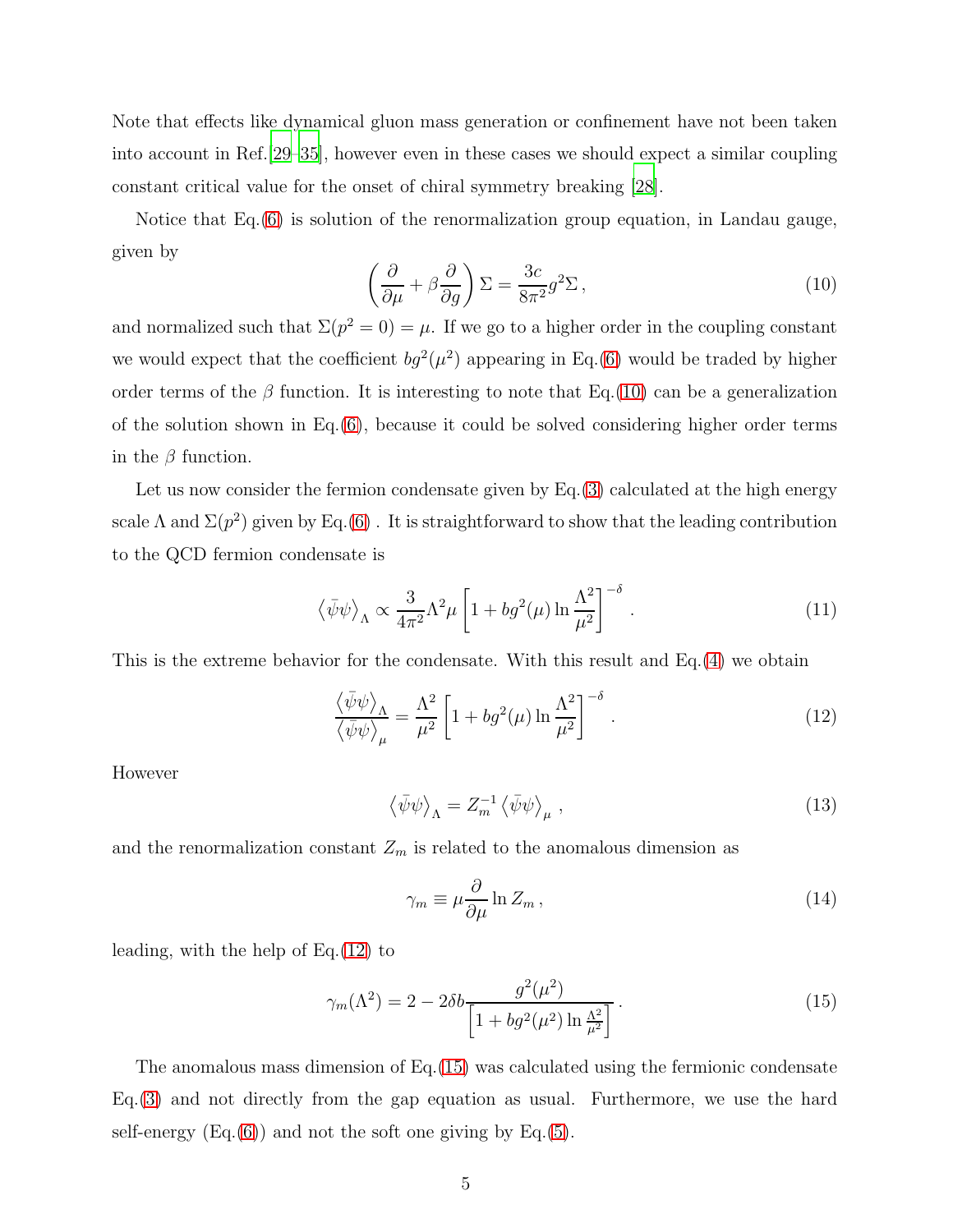If we were to deal with a conventional theory (or standard QCD), the asymptotic freedom condition  $(\alpha(\Lambda^2) \to 0)$  applied to Eq.[\(15\)](#page-4-2) leads to  $\gamma_m = 2$ , where we recover the known result of Ref.[\[5\]](#page-9-4). However this is not the case we are interested in, which is the one of a large number of flavors, where the theory is dominated by four-fermion interactions and we have an almost conformal theory, i.e.  $\beta(g) \approx 0$  (or strictly zero), and we cannot use the leading order coupling constant as considered in Eq.[\(15\)](#page-4-2).

Before making a detailed calculation of Eq.[\(15\)](#page-4-2) taking into account a possible conformal behavior of the coupling constant, we can recall that at the same time that the chiral symmetry is broken and non-trivial self-energies like the one of Eq.[\(6\)](#page-3-1) are generated, composite pseudo-scalar Goldstone bosons (the pions) and scalar massive bosons (the  $\sigma$ ) are formed, whose wave functions (respectively  $\Phi_{BS}^P$  and  $\Phi_{BS}^S$ ) are solutions of the Bethe-Salpeter (BS) equation are related to the fermionic self-energy as

$$
\Sigma(p^2) \approx \Phi_{BS}^P(p,q)|_{q \to 0} \approx \Phi_{BS}^S(p,q)|_{q^2 = 4m_{dyn}^2} \,. \tag{16}
$$

These BS wave functions are subjected to a normalization condition [\[36](#page-10-7), [37](#page-10-8)]. One analysis of this condition applied to the pseudo-scalar and scalar boson wave functions given by Eq.[\(6\)](#page-3-1) can be found respectively in the Refs.[\[38](#page-10-9)] and [\[39](#page-10-10)]. We will not enter into details of the calculation but just present the final constraint, which is

<span id="page-5-0"></span>
$$
\delta > \frac{1}{2} \,. \tag{17}
$$

In the QCD case Eq.[\(17\)](#page-5-0) imply  $N_f > 5$ . Gauge theories, with a not too large number of fermions, can feature a non-trivial fixed point in or near the so-called "conformal window"[\[40](#page-10-11)]. Recently, the authors in Refs.[\[41,](#page-10-12) [42\]](#page-10-13) demonstrated using lattice simulations, that the conformal window for the  $SU(3)$  gauge theory lies in the range  $8 < N_{fc} < 12$ . In this region we indeed have a slowly running coupling ( $\beta \approx 0$ ), where the limit of Eq.[\(17\)](#page-5-0) is valid. Therefore in the subsequent calculations the limit imposed by Eq.[\(17\)](#page-5-0) will always be taken into account leading to a large number of fermions.

We now return to Eq.[\(15\)](#page-4-2). This equation is a consequence of Eq.[\(6\)](#page-3-1), involves a determination of the coupling constant  $g^2(\mu^2)$  in the large  $N_f$  limit, in one region where  $\beta(g) \approx 0$ , when the theory is dominated by a fixed point and four-fermion interactions are relevant. However even if Eq.[\(6\)](#page-3-1) is a consequence of four-fermion interactions it is only dependent on the leading coefficient (b) of the  $\beta$  function, and all information about the walking behavior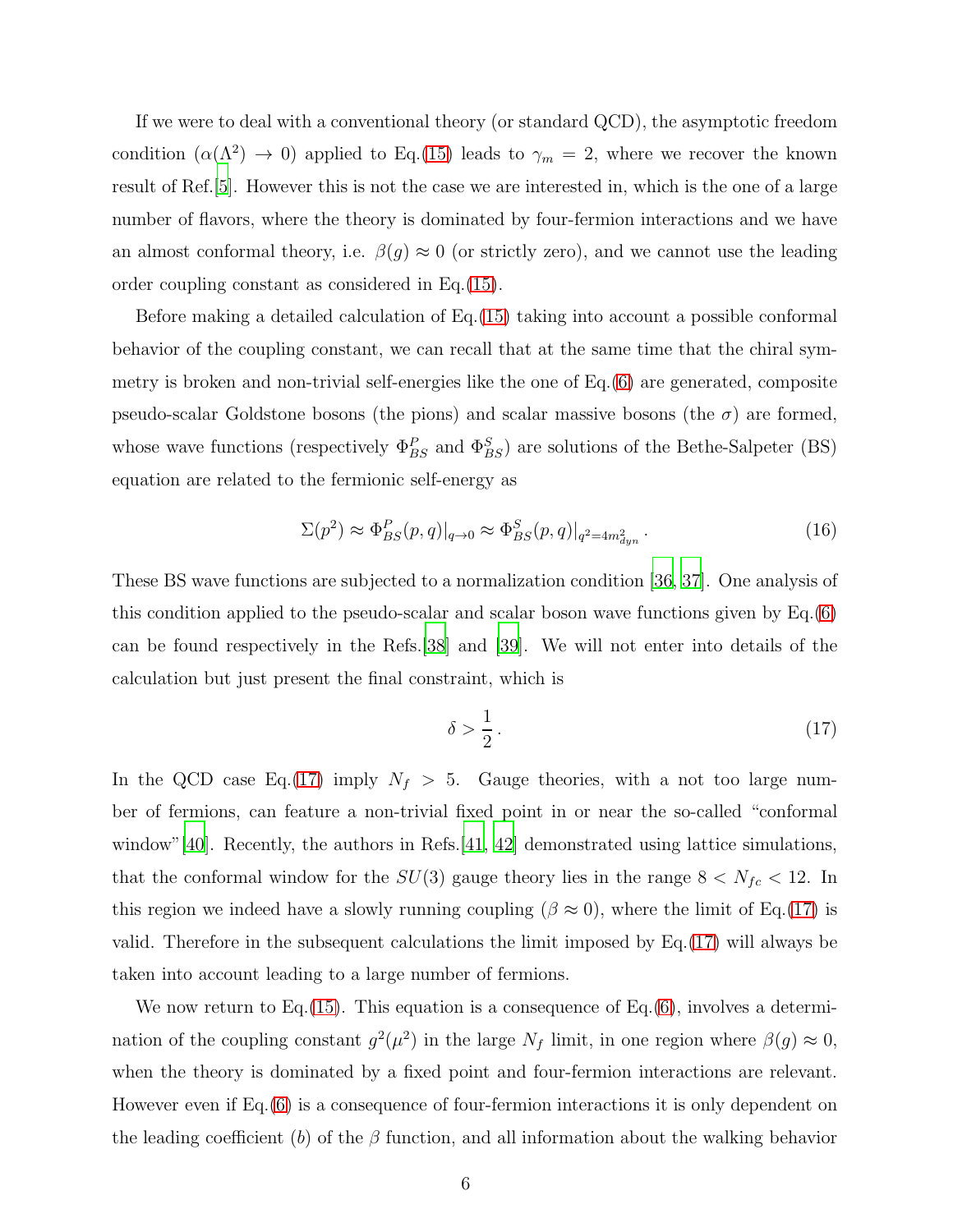should be present in the coupling constant. This means that this coupling, in order to disclose such behavior, should be computed perturbatively beyond leading order or within some non-perturbative approach. Both possibilities are going to be discussed in the following.

We first consider the perturbative approach and follow the same steps of Ref.[\[22\]](#page-9-16), with a walking two-loop  $\beta$  function given by

<span id="page-6-1"></span>
$$
\beta(\alpha_{\mu}) = -\alpha_{\mu}(\beta_0 \alpha_{\mu} + \beta_1 \alpha_{\mu}^2), \qquad (18)
$$

where  $(\beta_0 \alpha_\mu + \beta_1 \alpha_\mu^2)$  < 1 in order to warrant a walking behavior, as well as this quantity is positive in order to assure asymptotic freedom. We thus have the following approximation for the coupling constant

$$
\alpha(p) \approx \alpha_{\mu} \left( 1 - \frac{\beta(\alpha_{\mu})}{\alpha_{\mu}} \ln \frac{p}{\mu} \right) , \qquad (19)
$$

which, if inserted into  $Eq.(15)$  $Eq.(15)$ , entails

<span id="page-6-0"></span>
$$
\gamma_m(\Lambda^2) \approx 2 - \gamma_m + \frac{1}{2} \frac{\beta[\alpha(\mu)]}{\alpha_c} \ln \frac{\Lambda^2}{\mu^2},\tag{20}
$$

where  $\gamma_m = \frac{1}{2}$ 2  $\alpha(\mu^2)$  $\frac{(\mu^2)}{\alpha_c}$ .

 $Eq.(20)$  $Eq.(20)$  is justified when the coupling constant is given by  $Eq.(18)$  $Eq.(18)$ , but small differences will appear as we go to more loops in the  $\beta$  function. Within this approximation and assuming  $\beta(\alpha_{\mu} = \alpha_c) \approx 0$  we obtain  $1 \lesssim \gamma_m(\Lambda) < 2$  which is the known range for this quantity [\[1](#page-9-0), [2\]](#page-9-1). Note that the complete independence of  $\gamma_m$  on the scale happens only in the presence of a fixed point, if this is not the case its perturbative determination will be also dependent, above the two-loop order of the  $\beta$  function, on the renormalization scheme.

It is interesting to comment on the behavior of Eq.[\(15\)](#page-4-2) in the case where we indeed have a fixed point. We can indicate the value of the coupling constant as  $\alpha^*$  and consider  $\beta(\alpha_{\mu} = \alpha^*) = 0$ , and now the anomalous dimension will be described by

$$
\gamma_m \approx 2 - \frac{1}{2} \frac{\alpha^*}{\alpha_c} \approx 2 - \gamma^*,\tag{21}
$$

where  $\gamma^* \equiv \frac{1}{2}$  $\frac{1}{2}(\alpha^*/\alpha_c)$ . We first consider the  $\alpha^*$  as the coupling constant determined perturbatively in the Banks and Zaks scenario (BZ) [\[23,](#page-9-17) [40](#page-10-11), [43](#page-10-14)], where

<span id="page-6-2"></span>
$$
\alpha^* = -4\pi \frac{11N - 4N_f d(R)}{34N^2 - 2N_f d(R)[10N + 6C_2(R)]},\tag{22}
$$

and  $d(R)$  is the dimension of the representation R of the group  $SU(N)$ . Assuming the QCD conformal window in the range  $8 \leq N_f \leq 12$ , for  $N_f \leq 12$  and  $\alpha^*$  given by Eq.[\(22\)](#page-6-2) we obtain an upper limit of  $\gamma_m \lesssim 1.5$ .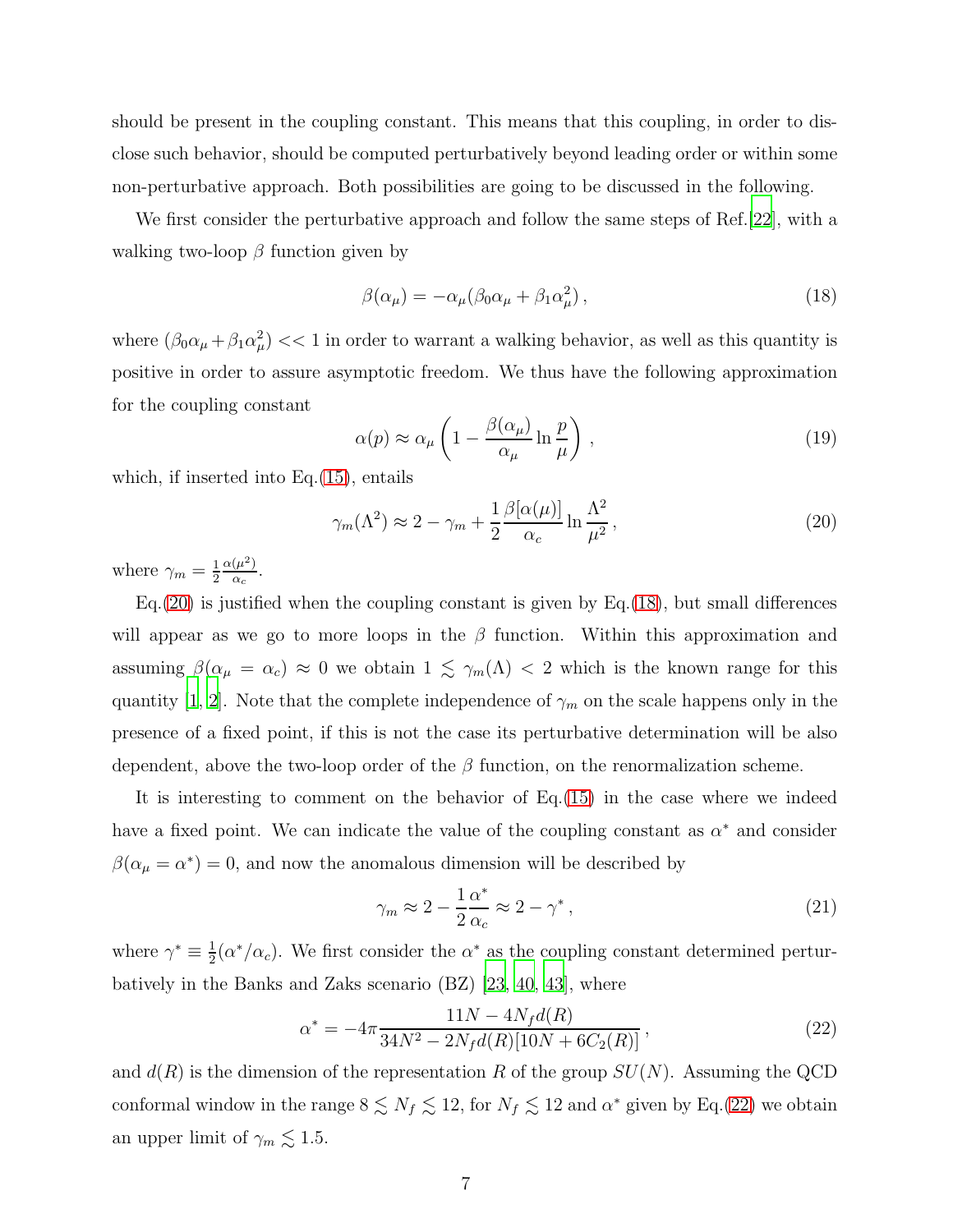TABLE I: Anomalous dimensions evaluated at the fixed points obtained from  $\beta(\alpha(\mu)) = 0$  at four loops in the range  $(8 \le N_f \le 12)$ , where  $\alpha^*$  is the coupling constant value at the fixed point for each  $N_f$ .

| $N_f$            | $\alpha^*$ | $\gamma^*$ | $\gamma_m$ |
|------------------|------------|------------|------------|
| $8\,$            | $1.138\,$  | 0.724      | 1.275      |
| $\boldsymbol{9}$ | 0.952      | 0.608      | 1.394      |
| 10               | 0.445      | 0.283      | 1.717      |
| 11               | 0.259      | 0.165      | 1.835      |
| 12               | 0.176      | 0.112      | 1.887      |

In the table I we show the results obtained for  $(\gamma_m)$ ,  $\alpha^*$  and  $\gamma^*$ , for QCD assuming  $\beta(\alpha(\mu)) = 0$  at four loops, as a function of  $N_f$  in the  $\overline{MS}$  scheme [\[44](#page-10-15)] in the range (8  $\lesssim$  $N_f \lesssim 12$ 

As a second determination of  $\gamma_m$  we consider the case where the fixed point is a result of the dynamical generation of gluon masses (DGM) [\[45](#page-10-16)[–48\]](#page-10-17). As a consequence of dynamical gluon mass generation  $(m<sub>g</sub>(k<sup>2</sup>))$  by the QCD vacuum the theory acquires a non-trivial infrared (IR) fixed point[\[49](#page-10-18)]. The running coupling constant becomes IR finite at moderately small values [\[50\]](#page-10-19) and we have the following non-perturbative  $\beta$  function [\[51](#page-11-0)[–53\]](#page-11-1)

$$
\beta_{DGM} = -bg^3 \left( 1 - \frac{4m_g^2}{\Lambda^2} e^{-\frac{1}{bg^2}} \right),\tag{23}
$$

where b is the coefficient of  $g^3$  term in the renormalization group  $\beta$  function and, for simplicity, the running behavior of the dynamical gluon mass was neglected. The variation of  $m_g$  with  $N_f$  was determined in lattice simulations[\[54](#page-11-2)] and with Schwinger-Dyson equations [\[55](#page-11-3)] for a small number of flavors. These results were extrapolated for a large number of flavors as in Refs.[\[56](#page-11-4)[–58\]](#page-11-5), and we use the following parameterization  $m_g^{-1} = m_{g_0}^{-1}e^{0.05942N_f}$ with  $m_{g0} = 440 \text{MeV}$  [\[58](#page-11-5)]. The values of  $\alpha^*$  for  $N_f = 8, 9, 10$  and 12 can be obtained from the Table II of Ref.[\[58](#page-11-5)] and the anomalous dimensions that can be obtained in this approach are shown in Table II

In this note we discussed the anomalous mass dimension of multi-flavor QCD. The calculation is performed in the case that the theory has a non-trivial fixed point or critical line and the theory is dominated by four-fermion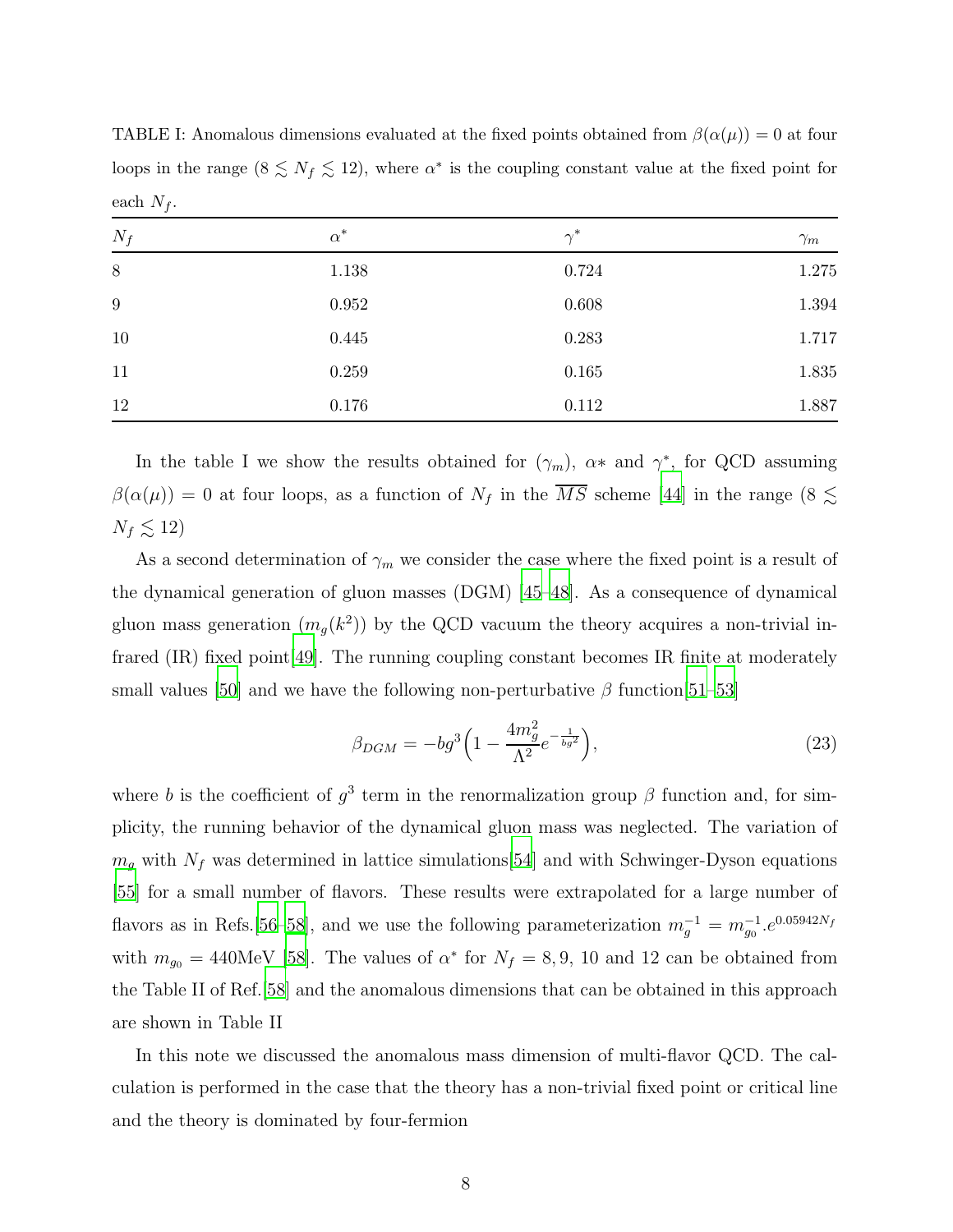| $N_f$            | $\alpha^*$ | $\gamma^*$ | $\gamma_m$ |
|------------------|------------|------------|------------|
| $8\,$            | 0.640      | 0.407      | 1.593      |
| $\boldsymbol{9}$ | 0.700      | 0.446      | 1.554      |
| 10               | 0.780      | 0.496      | 1.504      |
| 12               | 1.060      | 0.676      | 1.324      |

TABLE II: Anomalous dimensions evaluated at the fixed points obtained from the non-perturbative (DGM)  $\beta(g)$  function [\[58\]](#page-11-5), in the range  $(8 \leq N_f \leq 12)$ , where  $\alpha^*$  is the coupling constant value at the fixed point for each  $N_f$ .

interactions leading naturally to a hard asymptotic quark self-energy[\[18](#page-9-13), [19\]](#page-9-14), what may also happens due to the coalescence of the SDE solutions [\[25\]](#page-10-1) or due to a confinement mechanism of chiral symmetry breaking [\[28\]](#page-10-4).

In the context of the simple BZ scenario at the two-loop level and within the conformal window with  $N_f \lesssim 12$  we obtain  $\gamma_m \lesssim 1.5$ . Similar results are obtained in the case of fixed points obtained from  $\beta(\alpha^*)=0$  at four loops, for  $N_f = 8-10$  and in the DGM nonperturbative case. The data set presented in tables I and II points to the existence of a limit on the mass anomalous dimension compatible with  $\gamma_m \approx (1.3-1.5)$ . Therefore we obtained new estimates of the mass anomalous dimension of multi-flavor QCD in the presence of critical coupling constants associated to perturbative and non-perturbative fixed points. In order to compare with previous studies we can say that in this work we expand the resolution of conformal window near the critical line expected to exist in QCD, see Ref.[\[44\]](#page-10-15), once we were computing the mass anomalous dimension also in the case of a non-perturbative fixed point. We hope that these  $\gamma_m$  values may be confronted with the ones that can be obtained with QCD simulations and conformal bootstrap methods.

## Acknowledgments

This research was partially supported by the Conselho Nacional de Desenvolvimento Científico e Tecnológico (CNPq), by grant  $2013/22079-8$  of Fundação de Amparo à Pesquisa do Estado de S˜ao Paulo (FAPESP) and by Coordena¸c˜ao de Aperfei¸coamento de Pessoal de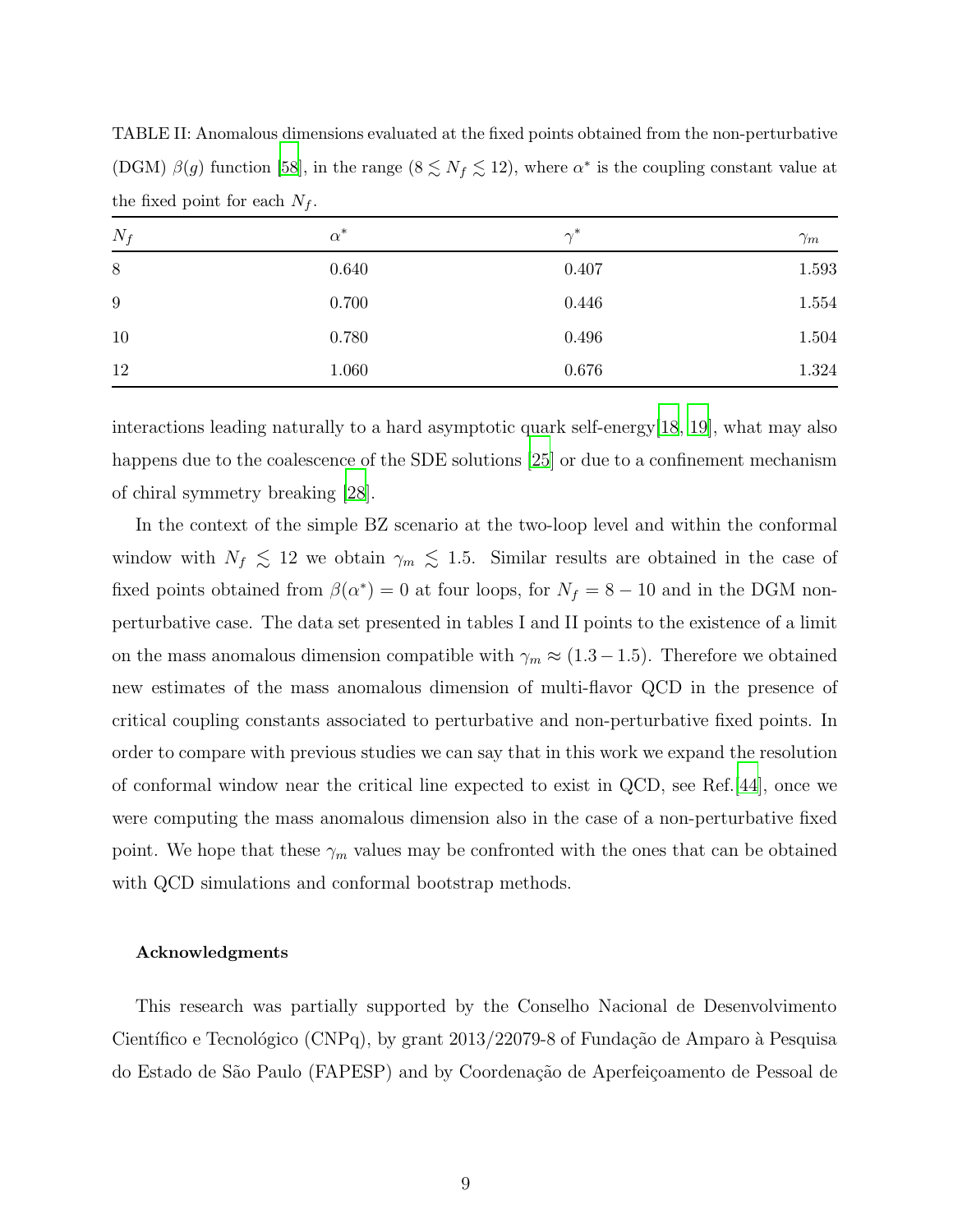Nível Superior (CAPES).

- <span id="page-9-0"></span>[1] F. Sannino, Int. J. Mod. Phys. A 25, 5145 (2010); Acta Phys. Polon. B 40, 3533 (2009); Int. J. Mod. Phys. A 20, 6133 (2005).
- <span id="page-9-2"></span><span id="page-9-1"></span>[2] K. Yamawaki, Prog. Theor. Phys. Suppl. 180, 1 (2010); and [hep-ph/9603293.](http://arxiv.org/abs/hep-ph/9603293)
- <span id="page-9-3"></span>[3] Y. Aoki et al., Phys. Rev. D 85, 074502 (2012).
- <span id="page-9-4"></span>[4] T. Appelquist, K. Lane and U. Mahanta, Phys. Rev. Lett. 61, 1553 (1988).
- [5] G. Mack, Commun. Math. Phys. **55**, 1 (1977).
- <span id="page-9-6"></span><span id="page-9-5"></span>[6] Yu Nakayama, arXiv: 1605.04052.
- <span id="page-9-7"></span>[7] H. Iha, H. Makino and H. Suzuki, arXiv: 1603.01995.
- [8] Z. Fodor et al., arXiv: 1607.0612.
- <span id="page-9-8"></span>[9] P. I. Fomin and V. A. Miransky, Phys. Lett. B 64, 166 (1976).
- <span id="page-9-10"></span><span id="page-9-9"></span>[10] W. A. Bardeen, C. N. Leung and S. T. Love, Phys. Rev. Lett. 56, 1230 (1986).
- [11] C. N. Leung, S. T. Love and W. A. Bardeen, Nucl. Phys. B 273, 649 (1986).
- <span id="page-9-11"></span>[12] V. A. Miransky and K. Yamawaki, Mod. Phys. Lett. A 4, 129 (1989).
- [13] K.-I. Kondo, H. Mino and K. Yamawaki, Phys. Rev. D39, 2430 (1989).
- [14] V. A. Miransky, T. Nonoyama and K. Yamawaki, Mod. Phys. Lett. A4, 1409 (1989).
- [15] T. Nonoyama, T. B. Suzuki and K. Yamawaki, Prog. Theor. Phys.81, 1238 (1989).
- [16] V. A. Miransky, M. Tanabashi and K. Yamawaki, Phys. Lett. B221, 177 (1989).
- <span id="page-9-12"></span>[17] K.-I. Kondo, M. Tanabashi and K. Yamawaki, Mod. Phys. Lett. A8, 2859 (1993).
- <span id="page-9-13"></span>[18] T. Takeuchi, Phys. Rev. D 40, 2697 (1989).
- <span id="page-9-14"></span>[19] K.-I. Kondo, S. Shuto and K. Yamawaki, Mod. Phys. Lett. A 6, 3385 (1991).
- <span id="page-9-15"></span>[20] T. Appelquist, M. Soldate, T. Takeuchi and L. C. R. Wijewardhana, in Proc. Johns Hopkins Workshop on Current Problems in Particle Theory 12, Baltimore, 1988, eds. G. Domokos and S. Kovesi-Domokos (World Scientific, Singapore, 1988).
- [21] T. Appelquist, M. Einhorn, T. Takeuchi and L. C. R. Wijewardhana, Phys. Lett. B220, 223 (1989).
- <span id="page-9-16"></span>[22] T. Appelquist and L. C. R. Wijewardhana, Phys. Rev. D 35, 774 (1987); idem, Phys. Rev. D 36, 568 (1987).
- <span id="page-9-17"></span>[23] H. S. Fukano and F. Sannino, Phys. Rev. D 82, 035021 (2010).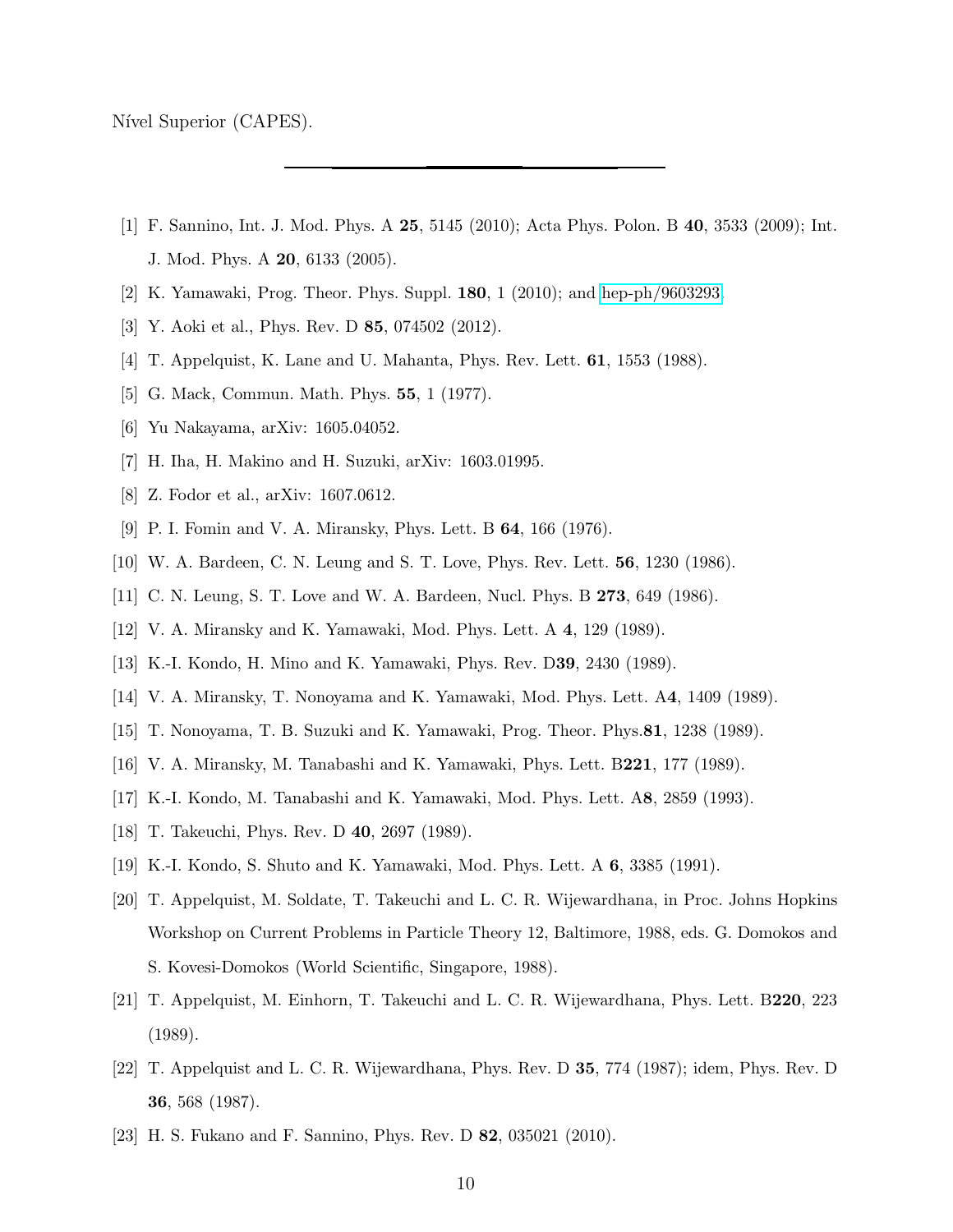- <span id="page-10-1"></span><span id="page-10-0"></span>[24] T. Banks e A. Zaks, Nucl. Phys. B196, 189 (1982).
- <span id="page-10-2"></span>[25] A. Cohen and H. Georgi, Nucl. Phys. B **314**, 7 (1989).
- <span id="page-10-3"></span>[26] B. Holdom, Phys. Rev. D **24**, 1441 (1981).
- <span id="page-10-4"></span>[27] H. D. Politzer, Nucl. Phys. B 117, 397 (1976).
- <span id="page-10-5"></span>[28] A. Doff, F. A. Machado and A. A. Natale, Annals of Physics 327, 1030 (2012).
- [29] T. Maskawa and H. Nakajima, Prog. Theor. Phys.52, 1326 (1974), and 54, 860 (1976).
- [30] R. Fukuda and T. Kugo, Nucl. Phys. B 117, 250 (1976).
- [31] K. Higashijima, Phys. Rev. D 29, 1228 (1984).
- [32] P. Castorina and S. Y. Pi, Phys. Rev. D **31**, 411 (1985).
- [33] R. Casalbuoni, S. De Curtis, D. Dominici and R. Gatto, Phys. Lett. B 150, 295 (1985).
- <span id="page-10-6"></span>[34] T. Banks and S. Raby, Phys. Rev. D 14, 2182 (1976).
- [35] M. Peskin, in Recent Advances in Field Theory and Statistical Mechanics, Proceedings of the Les Houches Summer School Session 39, edited by J. B. Zuber and R. Stora (North-Holland, Amsterdam, 1984).
- <span id="page-10-8"></span><span id="page-10-7"></span>[36] S. Mandelstam, Proc. R. Soc. A 233, 248 (1955).
- <span id="page-10-9"></span>[37] C. H. Llewellyn Smith, Nuovo Cimento A 60, 348 (1969).
- [38] K. Lane, Phys. Rev. D **10**, 2605 (1974).
- <span id="page-10-10"></span>[39] A. Doff, A. A. Natale and P. S. Rodrigues da Silva, Phys. Rev. D 80, 055005 (2009).
- <span id="page-10-11"></span>[40] D. D. Dietrich and F. Sannino, Phys. Rev. D 75, 085018 (2007).
- <span id="page-10-13"></span><span id="page-10-12"></span>[41] T. Appelquist, G. T. Fleming, and E. T. Neil, Phys. Rev. Lett. 100, 171607 (2008).
- [42] T. Appelquist, G. T. Fleming, and E. T. Neil, Phys. Rev. D 79, 076010 (2009).
- <span id="page-10-14"></span>[43] V. A. Miransky, Phys. Rev. D **59**, 105003 (1999).
- <span id="page-10-15"></span>[44] T. van Ritbergen, J. A. Vermaseren, and S. A. Larin, Phys. Lett. B 400, 379 (1997); M. Czakon, Nucl. Phys. B 710, 485 (2005).
- <span id="page-10-16"></span>[45] J. M. Cornwall, Phys. Rev. D **26**, 1453 (1982).
- [46] J.M. Cornwall, J. Papavassiliou and D. Binosi, "The Pinch Technique and its Applications to Non-Abelian Gauge Theories", Cambridge University Press, 2011.
- [47] D. Binosi and J. Papavassiliou, Phys. Rept. **479**, 1 (2009).
- <span id="page-10-17"></span>[48] A. C. Aguilar, D. Binosi and J. Papavassiliou, Front. Phys. 11, 111203 (2016).
- <span id="page-10-18"></span>[49] A. C. Aguilar, A. A. Natale and P. S. Rodrigues da Silva, Phys. Rev. Lett. 90, 152001 (2003).
- <span id="page-10-19"></span>[50] J. D. Gomez and A. A. Natale, Phys. Rev. D 93, 014027 (2016).